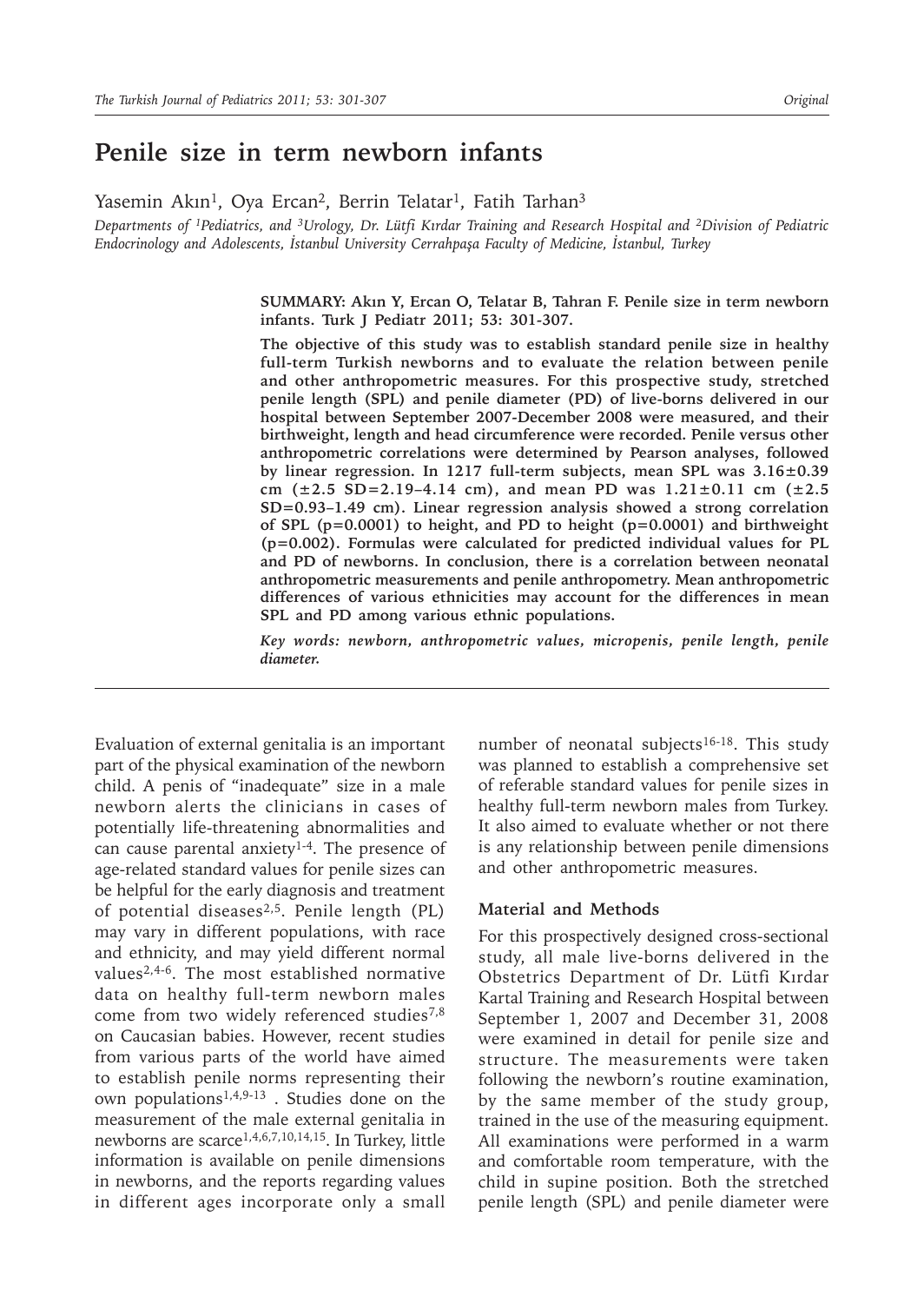measured. Three measurements were taken to the nearest millimeter from each infant to minimize errors, and the mean value was recorded. The difference between the three measurements was no more than 0.1-0.15 cm for PL and less than 0.1 cm for the diameter.

Penile length (PL) was determined by the method described by Schonfeld and Beebe<sup>[19]</sup>. A specially prepared scale (straight edge ruler) marked in millimeters, with a groove on one side to place it at the root of the penis, was used. The SPL was determined by measuring the distance from the penile base under the pubic symphysis to the tip of the glans. The shaft of the penis was stretched, applying traction along the length of the penis, to the point of increased resistance, as the scale was placed at the base of the penis while the pubic pad of fat was maximally depressed, and the measurement was taken along the dorsal aspect. The foreskin was not included in the measurement<sup>1,3,19</sup>.

The diameter of the penis was measured at the midshaft, as it has the largest diameter. The measurements were taken by employing a circular scale with discrete holes, graduating by two millimeters in diameter. All measurements were taken to the nearest even 2 mm. All penile measurements were taken within the first 48 hours after birth.

The anthropometric measurements of the body were simultaneously taken with the penile measurements, by the same member of the group. Body weight was measured, by weighing newborns naked on an electronic weighing scale (Seca; Hamburg, Germany) to the nearest 10 g. Recumbent body length was measured with a portable infantometer to the nearest 0.1 cm. The head circumference was determined using a plastic measuring tape. Body mass index (BMI) was calculated as weight  $(kg)/length<sup>2</sup>$  (m<sup>2</sup>).

Furthermore, the physical features, anthropometric measures (birthweight in grams, length and head circumference in centimeters), presence of congenital anomalies if any, and other relevant data were recorded onto case forms. The antenatal history of each infant, maternal and paternal demographic data, as well as the medical and pregnancy history of the mothers were also determined and recorded.

### *Inclusion and Exclusion Criteria*

Healthy male newborns were included in the study if they were delivered between 37 and 42 completed gestational weeks (born at term) and within a birthweight range of 2500-4000 g. Those who possessed major congenital malformations, syndromes, genital anomalies (hypospadias, cryptorchidism), or physical signs of endocrinological or chromosomal abnormalities or diseases were excluded from the study. Stillbirths, those who died immediately after birth, and newborns whose mothers had received androgenic medication during pregnancy were also not included. As a result, the study group consisted of 1217 healthy looking full-term, male newborns. This study was approved by the Institutional Ethics Committee at the hospital. Provision of written consent from the parents was a main criterion for the inclusion of subjects.

## *Statistical Analysis*

Statistical calculations were performed with NCSS 2007 (Utah, USA) program for Windows. Besides descriptive statistical calculations (mean and standard deviation, median and frequency), the correlations between penile dimensions (penile length and diameter) and other anthropometric measures (weight, length, head circumference and BMI of the newborns at birth) were determined by Pearson correlation analysis.

Linear regression analyses on the established correlations were conducted. Statistical significance level was established at p<0.05. The results were evaluated within a 95% confidence interval (95%CI).

## **Results**

In our study group, the mean maternal age of the 1217 term newborns was  $26.80 \pm 5.45$  years (min-max: 15-45 yrs) and their mean parity was  $1.92 \pm 1.10$  (1-8). The mean values and ranges of the anthropometric measurements and penile sizes of the newborns in the study group are listed in Table I.

The mean SPL of the term newborns was 3.16±0.39 cm and lower and upper limits  $(\pm 2.5 \, \text{SD})$  were 2.19-4.14 cm. The mean penile midshaft diameter was 1.21±0.11 cm, while lower and upper limits  $(\pm 2.5 \text{ SD})$  were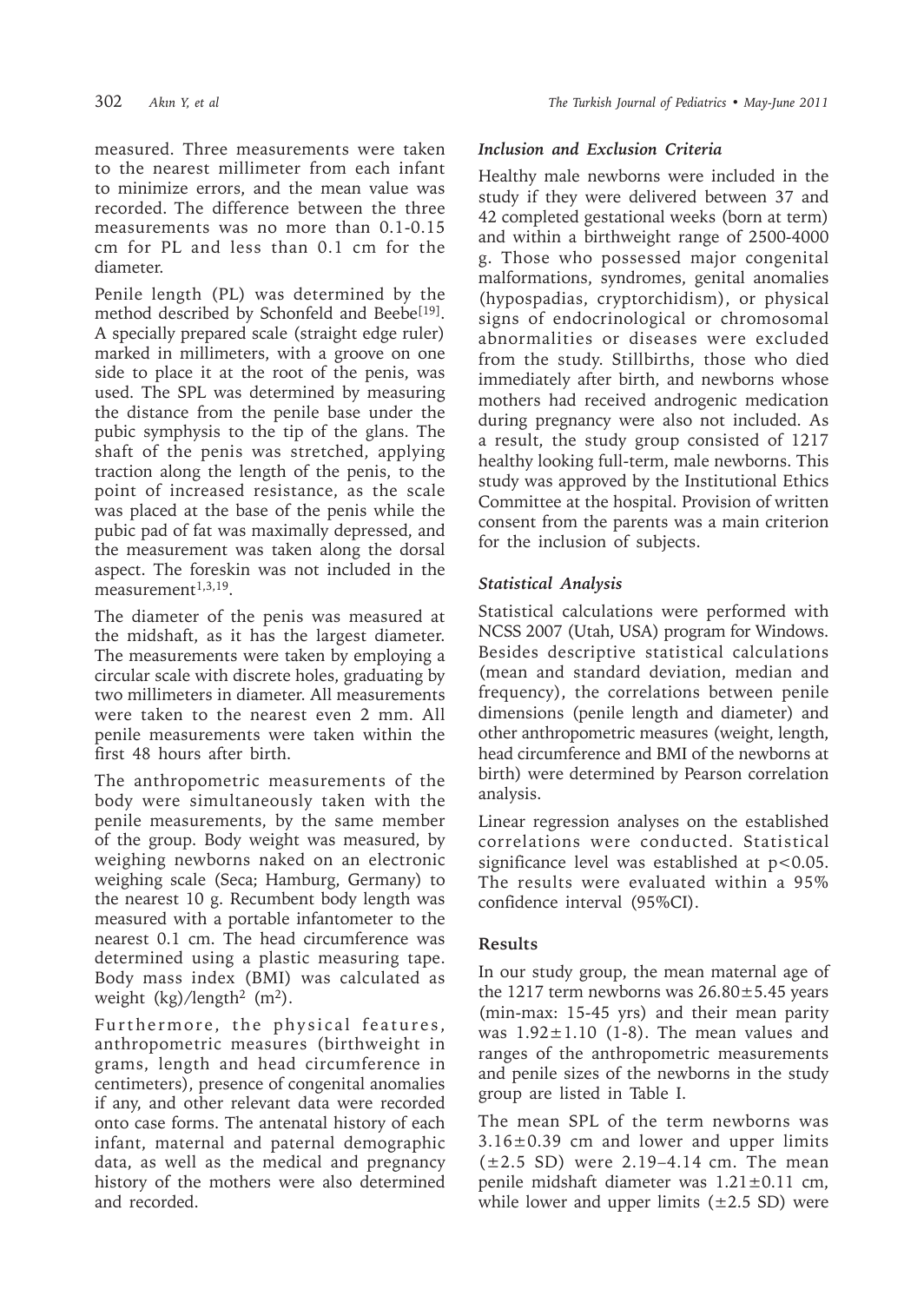|                                                                        | N     | Min. | Max.  | Median | Mean    | <b>SD</b> |  |  |
|------------------------------------------------------------------------|-------|------|-------|--------|---------|-----------|--|--|
| Birth length (cm)                                                      | 1217  | 44   | 54    | 49     | 48.88   | 1.80      |  |  |
| Birthweight (g)                                                        | 1217  | 2500 | 4000  | 3230   | 3322.69 | 381.21    |  |  |
| BMI                                                                    | 1217  | 10   | 18.11 | 13.89  | 13.88   | 1.14      |  |  |
| Head circumference (cm)                                                | 1217  | 31.2 | 38.4  | 34     | 34.47   | 1.13      |  |  |
| SPL (cm)                                                               | 1217  | 1.7  | 4.6   | 3.2    | 3.16    | 0.39      |  |  |
| Penile diameter (cm)                                                   | 12.17 | 1.0  | 1.6   | 1.2    | 1.21    | 0.11      |  |  |
| DML Dody mass index CDL Ctratched penils length CD. Ctenderd deviation |       |      |       |        |         |           |  |  |

**Table I.** Anthropometric Measures of the Body and Penis

BMI: Body mass index. SPL: Stretched penile length. SD: Standard deviation.

0.93–1.49 cm. There were 24 (2%) newborns with a SPL less than 2.19 cm (-2.5 SD), and 16  $(1.3\%)$  with a SPL of more than 4.14 cm  $(+2.5\%)$ SD). As for the penile diameter measurements, none of the cases had a measurement below 0.93 cm (-2.5 SD), but there were 6 (0.5%) newborns with a penile diameter above 1.49 cm (+2.5 SD).

Percentiles for the penile dimensions of the study group (SPL, penile diameter) were calculated and are presented in Table II.

We assessed the variables affecting penile anthropometric measurements. The results of the Pearson correlation test demonstrated that SPL and penile diameter at birth correlated positively with one another  $(r=0.403)$ , p=0.0001). There was a statistically positive correlation of SPL versus body length at birth  $(r=0.164, p=0.0001)$  and head circumference  $(r=0.068, p=0.017)$ , while there was no correlation of SPL with birthweight  $(p=0.663)$ . On the other hand, BMI had a negative correlation with SPL  $(r = -0.127, p=0.0001)$ .

The penile diameter was positively correlated with birthweight  $(r=0.246, p=0.0001)$ , length at birth  $(r=0.262, p=0.0001)$ , head circumference  $(r=0.203, p=0.0001)$ , and BMI  $(r=0.118, p=0.0001)$ .

Linear regression analysis showed a significantly meaningful correlation only between length at birth (p=0.0001) and SPL (adjusted  $R^2$ =0.126, p=0.0001). Linear regression with PL as the dependent variable versus body length at birth as the independent variable can be formulized with the following equation<sup>1</sup>.

Y [expected PL (cm)] =  $1.081 +$  [0.042x body length (cm)].

With this equation, the expected SPL at birth can be calculated based on the body length at birth.

Linear regression analysis established that penile diameter was also correlated to only length at birth  $(p=0.0001)$  and birthweight ( $p=0.002$ ) (adjusted R<sup>2</sup>=0.174,  $p=0.0001$ ). Linear regression with penile diameter as the

|            |       | Penile length (cm) | Penile diameter (cm) |             |  |
|------------|-------|--------------------|----------------------|-------------|--|
| Percentile | Value | 95% CI             | Value                | 95% CI      |  |
| 3          | 2.00  | $(2-2)$            | 1.00                 | $(1-1)$     |  |
| 5          | 2.40  | $(2.3 - 2.5)$      | 1.00                 | $(1-1)$     |  |
| 10         | 2.50  | $(2.5 - 2.5)$      | 1.00                 | $(1-1)$     |  |
| 25         | 3.00  | $(2.8-3)$          | 1.20                 | $(1.2-1.2)$ |  |
| 50         | 3.20  | $(3.1 - 3.2)$      | 1.20                 | $(1.2-1.2)$ |  |
| 75         | 3.50  | $(3.5-3.5)$        | 1.20                 | $(1.2-1.2)$ |  |
| 90         | 3.72  | $(3.7 - 3.8)$      | 1.40                 | $(1.4-1.4)$ |  |
| 95         | 4.00  | $(3.8-4)$          | 1.40                 | $(1.4-1.4)$ |  |
| 97         | 4.20  | $(4-4.3)$          | 1.40                 | $(1.4-1.6)$ |  |

| Table II. Percentiles of the Penile Dimensions |
|------------------------------------------------|
|------------------------------------------------|

CI: Confidence interval.

<sup>1</sup> Table III in the Appendix shows the linear regression formula for penile length (cm).

2 Table IV in the Appendix shows the linear regression formula for penile diameter (cm).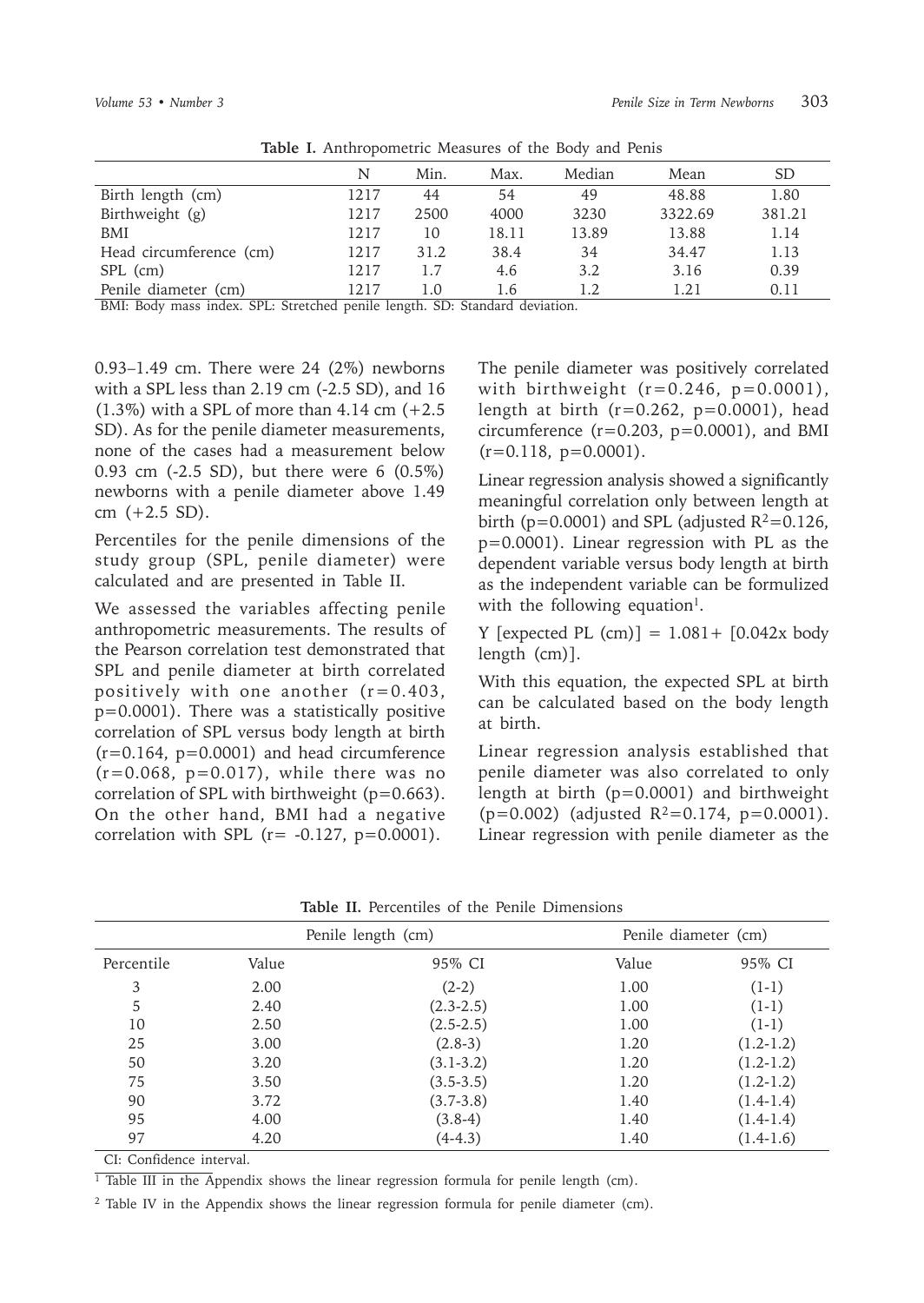dependent variable versus body length at birth and birthweight as the independent variables resulted in the following equation<sup>2</sup>.

Y (Expected penile diameter) =  $0.557 + [0.011x]$ birth length  $(cm)] + [0.0001x$  birth weight  $(g)]$ Basic demographics are presented in the individual measures of PL plotted against body length (in cm). The mean regression line and

the 95% CI for an individual value are shown

### **Discussion**

in Fig. 1.

In newborn males, SPL has been used in many studies for more accurate measurement with the purpose of proper and valid evaluation $3,7,19$ . Not all previous studies have included information on measurement variation, and various techniques are available5,9,22,23. SPL is the most consistent measurement and correlates closely with erect PL1,3,7,19,24. The values observed for SPL differ slightly among different studies, as do the values to diagnose micropenis<sup>1,5,6,15</sup>. However, not only variations in sample size, but also racial and ethnic differences may cause significant discrepancies in penile measurements $2,4-6$ .

Until recently, the most widely acknowledged normative data for healthy full-term newborn penile sizes were derived from a small number



**Fig. 1.** Penile length versus body length. Regression line and 95% confidence interval for individual values are shown.

of Caucasian babies. Schonfeld and Beebe19, Flatau et al.<sup>8</sup> and Feldman and Smith<sup>7</sup> reported the mean SPLs of term newborns to be 3.75 cm,  $3.5\pm0.4$  cm and  $3.5\pm0.7$  cm, respectively, which have been acknowledged as the standard value in many studies<sup>12,16,24</sup>.

This study is, to date, the largest crosssectional study on penile sizes of full-term Turkish newborns, among the others, which incorporate merely a small number of newborns as study subjects<sup>16-18</sup>. In this study, the mean SPL of term newborns was 3.16±0.39 cm. Some studies from Asia present significantly lower values<sup>1,14,24,26</sup>. Sutan-Assin et al.<sup>26</sup> from Indonesia reported SPL in newborns as  $2.86\pm0.23$  cm, Wang et al.<sup>14</sup> from Taiwan as approximately  $3$  cm, Fok et al.<sup>1</sup> from China as  $3\pm4$  cm, and Kulkarni et al.<sup>24</sup> from India as  $2.31 \pm 0.61$  cm. Furthermore, Al-Herbish<sup>15</sup> reported a value of  $3.55\pm0.57$  cm, Lian et al.<sup>6</sup> from Singapore,  $3.4 \pm 0.4$  cm, and Ting and Wu<sup>4</sup> from Malaysia, 3.5±0.4 cm. Recently, Boas et al.5 from Denmark and Finland reported SPL to be  $3.49\pm0.4$  cm, and they declared new longitudinal reference curves of penile growth in Caucasian children, which corresponds well with previous studies on white Caucasian boys. Preiksa et al.<sup>10</sup> from Lithuania found SPL to be  $3.57 \pm 0.45$  cm.

In Turkey, in the study of Çamurdan et al.16 on 165 newborns, SPL was found to be 3.65±0.27 cm. Akarsu et al.17 determined a SPL of 3.5±0.4 cm in 130 newborns. On the other hand, Uyanık<sup>18</sup> reported a mean SPL among 230 newborns of  $3.14 \pm 0.36$  cm, which is consistent with our findings.

Micropenis is usually defined as a normally formed penis that has a SPL less than 2.5 standard deviations below the mean size $3,11$ . Micropenis has been formerly defined as any value under 1.9 cm in newborns<sup>3,7,8,11,19</sup>. In this study, a SPL less than 2.19 cm (mean - 2.5 SD) was defined as micropenis. Ting and Wu4 reported that a SPL of less than 2.5 cm was considered as micropenis for Malay term newborns, Boas et al.<sup>5</sup> reported this length as 2.49 cm, Preiksa et al.<sup>10</sup> as 2.45 cm, and Al-Herbish15 from Saudi Arabia as 2.13 cm. In the study of Uyanı $k^{18}$  from Istanbul, this value was found to be 2.2 cm, which corresponds with our results. These results challenge the usage of a single standard value claiming applicability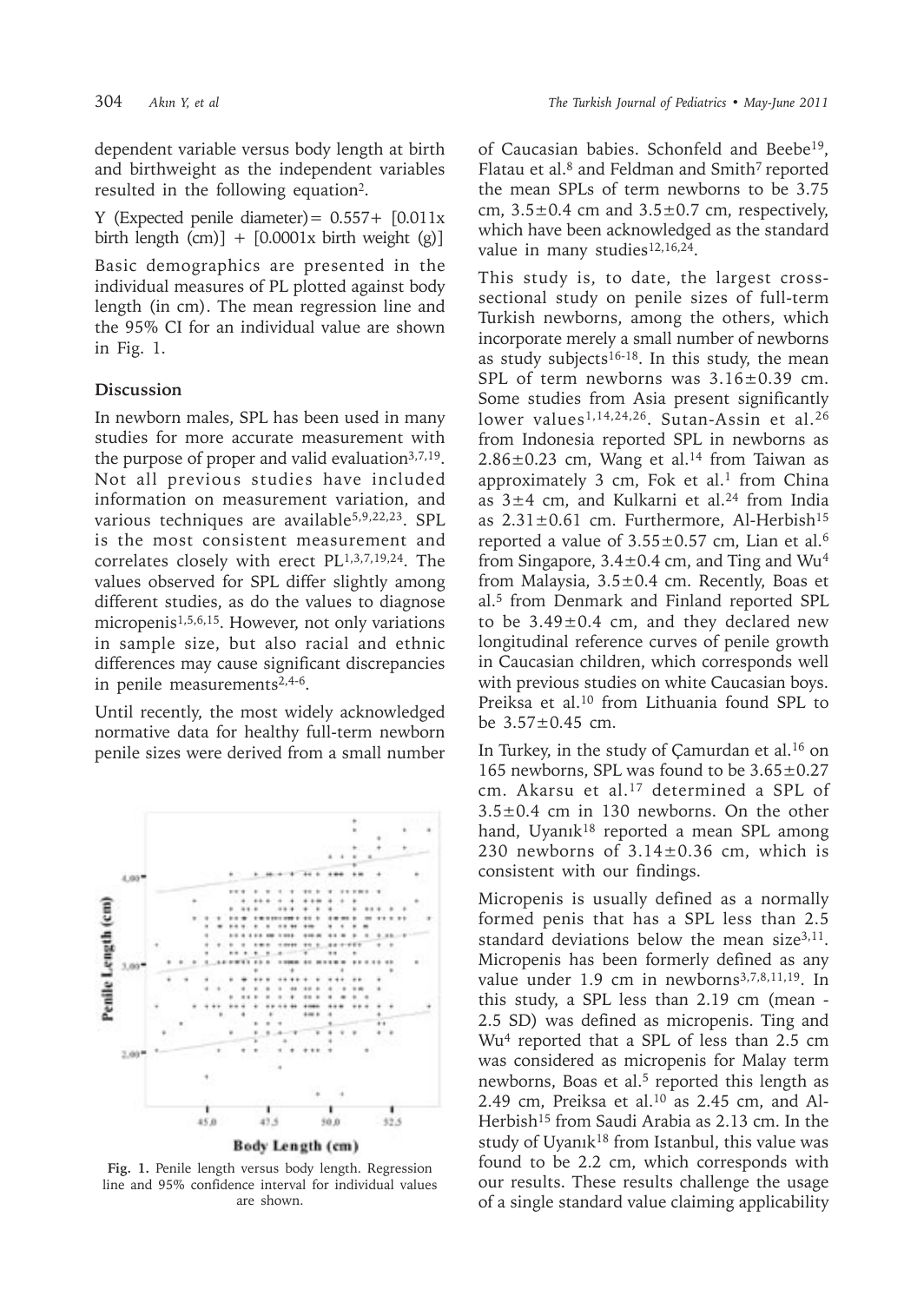| ------ ----- ------- --- <sub>/1</sub> -------- --- - ------- ----- <sub>7</sub> ---                                                                                                                                                                                                                                               |       |                               |       |                           |        |  |  |
|------------------------------------------------------------------------------------------------------------------------------------------------------------------------------------------------------------------------------------------------------------------------------------------------------------------------------------|-------|-------------------------------|-------|---------------------------|--------|--|--|
|                                                                                                                                                                                                                                                                                                                                    |       | Non-standardized coefficients |       | Standardized coefficients |        |  |  |
|                                                                                                                                                                                                                                                                                                                                    |       | Std. Error                    | Beta  |                           |        |  |  |
| (Constant)                                                                                                                                                                                                                                                                                                                         | 1.081 | 0.357                         |       | 3.026                     | 0.003  |  |  |
| Body length (cm)                                                                                                                                                                                                                                                                                                                   | 0.042 | 0.007                         | 0.164 | 5.809                     | 0.0001 |  |  |
| Dependent variable: Penile length (cm)                                                                                                                                                                                                                                                                                             |       |                               |       |                           |        |  |  |
| $\mathbf{X}$ $\mathbf{Y}$ $\mathbf{Y}$ $\mathbf{Y}$ $\mathbf{Y}$ $\mathbf{Y}$ $\mathbf{Y}$ $\mathbf{Y}$ $\mathbf{Y}$ $\mathbf{Y}$ $\mathbf{Y}$ $\mathbf{Y}$ $\mathbf{Y}$ $\mathbf{Y}$ $\mathbf{Y}$ $\mathbf{Y}$ $\mathbf{Y}$ $\mathbf{Y}$ $\mathbf{Y}$ $\mathbf{Y}$ $\mathbf{Y}$ $\mathbf{Y}$ $\mathbf{Y}$ $\mathbf{Y}$ $\mathbf{$ |       |                               |       |                           |        |  |  |

**Table III.** Linear Regression for Penile Length

**Y**= 1.081+ [0.042 x Body Length (cm)]

and universality for all.

In this study, the mean penile midshaft diameter was  $1.21 \pm 0.11$  cm. Flatau et al.<sup>8</sup> reported this value as  $1.1 \pm 0.1$  cm. Preiksa et al.<sup>10</sup> as  $1.2\pm0.1$  cm, Sutan-Assin et al.<sup>26</sup> as  $0.82 \pm 0.33$  cm, and Uyanık<sup>18</sup> as  $1.15 \pm 0.12$ cm. In contrast to SPL, there are no significant divergences between countries or regions with respect to penile midshaft diameter.

Some studies have determined strong positive correlations between penile measurements and anthropometric body measurements<sup>1,5,6,8,16</sup>. Similar to the results of Flatau et al.<sup>8</sup>, Lian et al. $6$ , Fok et al.<sup>1</sup>, Boas et al.<sup>5</sup>, and Çamurdan et al.16, in this study, we determined that SPL had a strong positive correlation with length at birth. Cheng et al.<sup>2</sup>, however, had reported no such relation, which may be attributed to the small number of the study subjects in their study.

Fok et al.<sup>1</sup> and Camurdan et al.<sup>16</sup> reported a weak but significant correlation between the SPL and birthweight. However, parallel to the findings of Boas et al.5, we did not find any correlation between SPL and birthweight. Studies in patients with androgen insensitivity showed that testosterone is a major determinant of PL, but plays a minor role in fetal weight gain2. This could be considered as an explanation for the discrepancy in the results.

Çamurdan et al.16 from Ankara reported a

significant correlation between SPL and BMI. However, in accordance with the findings of Boas et al.5 , in this study, the values of SPL showed a significant negative correlation with BMI. Boas et al.<sup>5</sup> had claimed that increased body fat via aromatase activity may lead to an increased endogeneous estradiol synthesis from testosterone, thereby altering the estrogenandrogen balance; however, they were not able to corroborate this hypothesis<sup>5</sup>.

There was a significant positive correlation between penile diameter and length at birth and birthweight in this study. Previous studies that include penile diameter measurements are few2,7,8,10,18,26. Preiksa et al.10 had also reported a positive correlation between penile diameter and birthweight and height, in contrast to Cheng et al.<sup>2</sup> who reported no correlation.

There are some reports describing the relationship between ethnicity and the size of the penis in healthy newborns<sup>2,6,14,24</sup>. Measurements of PL showed statistically significant differences between countries<sup>22</sup>; for instance, Boas et al.<sup>5</sup> reported that Denmark has slightly larger values than Finland. Fok et al.<sup>1</sup> showed that Chinese term infants have shorter PLs than Caucasians and other Asian counterparts. Lian et al.<sup>6</sup> from Singapore reported a small but significant difference between male newborns of Indian versus Chinese origin. Furthermore, Cheng et al.2 from Vancouver reported that there are small

| <b>ROIC</b> IV. Effical Regression for Femic Diameter |        |                               |       |                           |        |  |
|-------------------------------------------------------|--------|-------------------------------|-------|---------------------------|--------|--|
|                                                       |        | Non-standardized coefficients |       | Standardized coefficients |        |  |
|                                                       | В      | Std. Error                    | Beta  |                           |        |  |
| (Constant)                                            | 0.557  | 0.097                         |       | 5.771                     | 0.0001 |  |
| Body length (cm)                                      | 0.011  | 0.002                         | 0.175 | 4.437                     | 0.0001 |  |
| Weight (g)                                            | 0.0001 |                               | 0.122 | 3.088                     | 0.002  |  |
| Dependent variable: Penile diameter (cm)              |        |                               |       |                           |        |  |

**Table IV.** Linear Regression for Penile Diameter

**Y=** 0.557+ [0.011 x Body Length (cm)]+ [0.0001 x Weight (g)]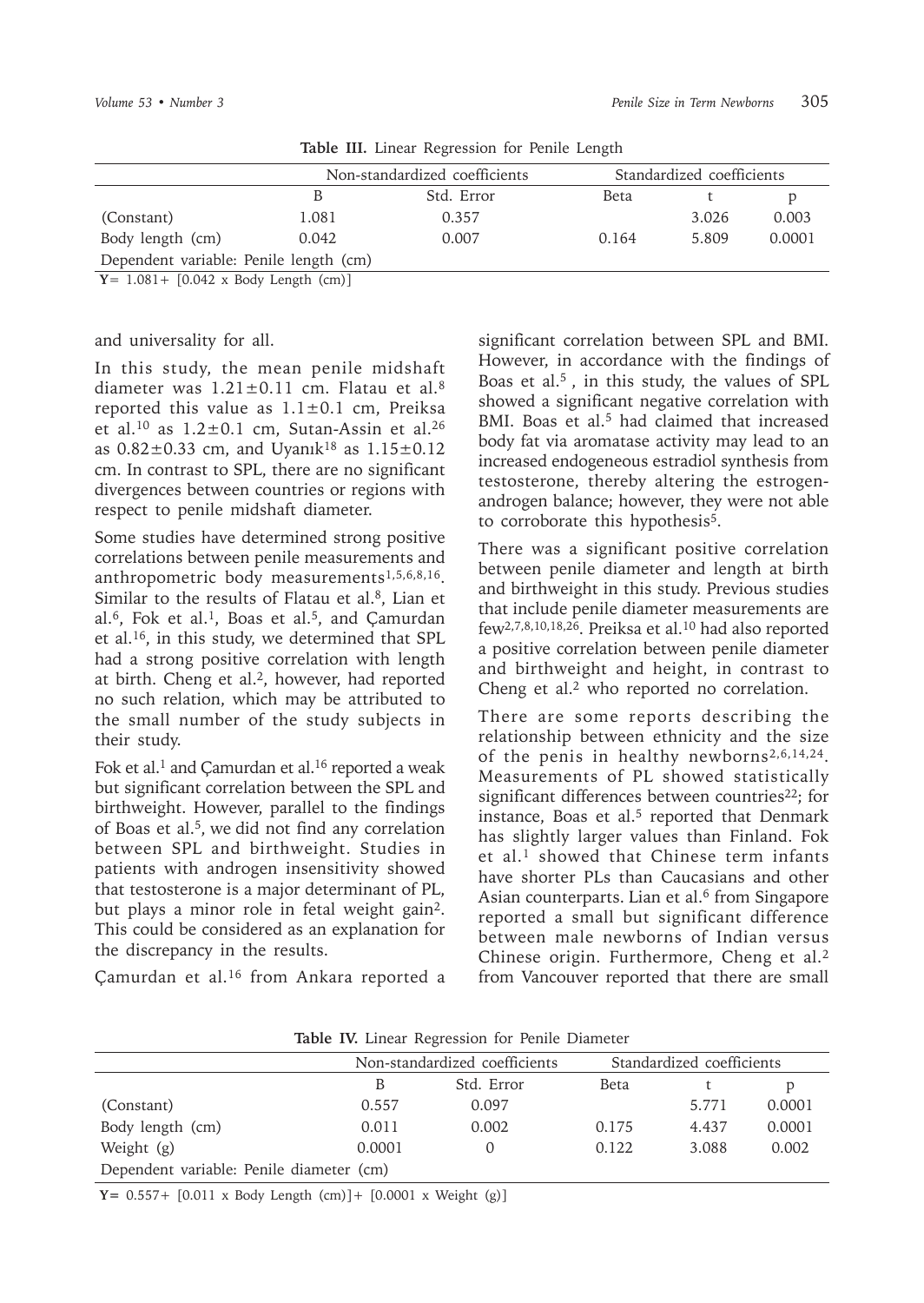but significant differences in the mean PL and width in full-term newborn males of the three major ethnic groups (Caucasian, Chinese, East-Indian) living in Vancouver. It was also found that penis size was smaller in adult subjects from South-Asia compared to subjects of Caucasian origin2. It has been speculated that the mechanisms underlying differences in PL and width could be due to genetic factors and/or to their nutritional modulation<sup>2,22</sup>.

In adult studies, Ponchietti et al.<sup>27</sup> reported that penile dimensions are correlated with other anthropometric measurements such as height and weight, suggesting that penile dimensions are themselves anthropometric measures. Promodu et al.<sup>22</sup> confirmed this observation with their results*.* Similarly, we found in newborn males that SPL is strongly correlated with the length at birth. This positive correlation could explain the lower mean PL in various studies, usually reported from several locations in Asia1,2. We have further found a correlation of penile diameter with birthweight and SPL. Mean anthropometric differences, especially in height, of various ethnicities may account for the differences in mean SPL and penile diameter among various ethnic populations2,16,22.

In conclusion, this study establishes the existence of a correlation between neonatal anthropometric measurements and penile anthropometry. The mean anthropometric differences, especially with regards to the height of various ethnicities, may help explain the varying mean SPL of different populations. Based on the literature and the data collected, it becomes meaningful to evaluate PL and the diagnosis of micropenis based on each fullterm male newborn's birth length individually. While this study incorporates a large number of study subjects, it is nevertheless a single center study. That is to say, the individual expected values for SPL and penile diameter of the newborns that this sample represents can be calculated with the use of the formulas given. However, the nature of these correlations on a much more comprehensive scale can only be understood via the contribution of future studies by various centers around the world on the penile anthropometry of newborn males.

#### **Acknowledgement**

The authors wish to thank Ms. Deniz Gözler Özenç for her linguistic editing and Ms. Rana Konyalıoğlu for the statistical evaluations.

#### **REFERENCES**

- 1. Fok TF, Hon KL, So HK, et al. Normative data of penile length for term Chinese newborns. Biol Neonate 2005; 87: 242-245.
- 2. Cheng PS, Chanoine JP. Should the definition of micropenis vary according to ethnicity? Horm Res 2001; 55: 278-281.
- 3. Elder JS. Anomalies of the penis and urethra. In: Kliegman RM, Behrman RE, Jenson HB, Stanton BF (eds). Nelson Textbook of Pediatrics (18<sup>th</sup> ed). Philadelphia: Saunders; 2007: 2256-2257.
- 4. Ting TH, Wu LL. Penile length of term newborn infants in multiracial Malaysia. Singapore Med J 2011; 50: 817-821.
- 5. Boas M, Biosen KA, Virtanen HE, et al. Postnatal penile length and growth rate correlate to serum testosterone levels: a longitudinal study of 1962 normal boys. Eur J Endocrinol 2006; 154: 125-129.
- 6. Lian WB, Lee WR, Ho Ly. Penile length of newborns in Singapore. J Pediatr Endocrinol Metab 2000; 13: 55-62.
- 7. Feldman KW, Smith DW. Fetal phallic growth and penile standards for newborn male infants. J Pediatr 1975; 86: 395–398.
- 8. Flatau E, Josefsberg Z, Reisner SH, Bialik O, Laron Z. Letter: penile size in the newborn infant. J Pediatr 1975; 87: 663–664.
- 9. Gabrich PN, Vasconcelos JS, Damiao R, Silva EA. Penile anthropometry in Brazilian children and adolescents. J Pediatr (Rio J) 2007; 83: 441-446.
- 10. Preiksa RT, Zilaitiene B, Matulevicius V. Penile size and testicular volume in healthy Lithuanian newborns. Endocr Abstr 2011; 20: P637.
- 11. Aaronson IA. Micropenis: medical and surgical implications. J Urol 1994; 152: 4-14.
- 12. Tuladhar R, Davis PG, Batch J, Doyle LW. Establishment of a normal range of penile length in preterm infants. J Paediatr Child Health 1998; 34: 471-473.
- 13. Levy JB, Husmann DA. Micropenis secondary to growth hormone deficiency: does treatment with growth hormone alone result in adequate penile growth. J Urol 1996; 156: 214–216.
- 14. Wang CH, Lin WD, Bau DT, Tsai CH, Liu DC, Tsai FJ. Penile length of normal boys in Taiwan. Acta Paediatr Taiwan 2006; 47: 293-296.
- 15. Al-Herbish AS. Standard penile size for normal full term newborns in the Saudi population. Saudi Med J 2002; 23: 314-316.
- 16. Çamurdan AD, Oz MO, İlhan MN, Camurdan OM, Şahin F, Beyazova U. Current stretched penile length cross-sectional study of 1040 healthy Turkish children aged 0 to 5 years. Urology 2007; 70: 572-575.